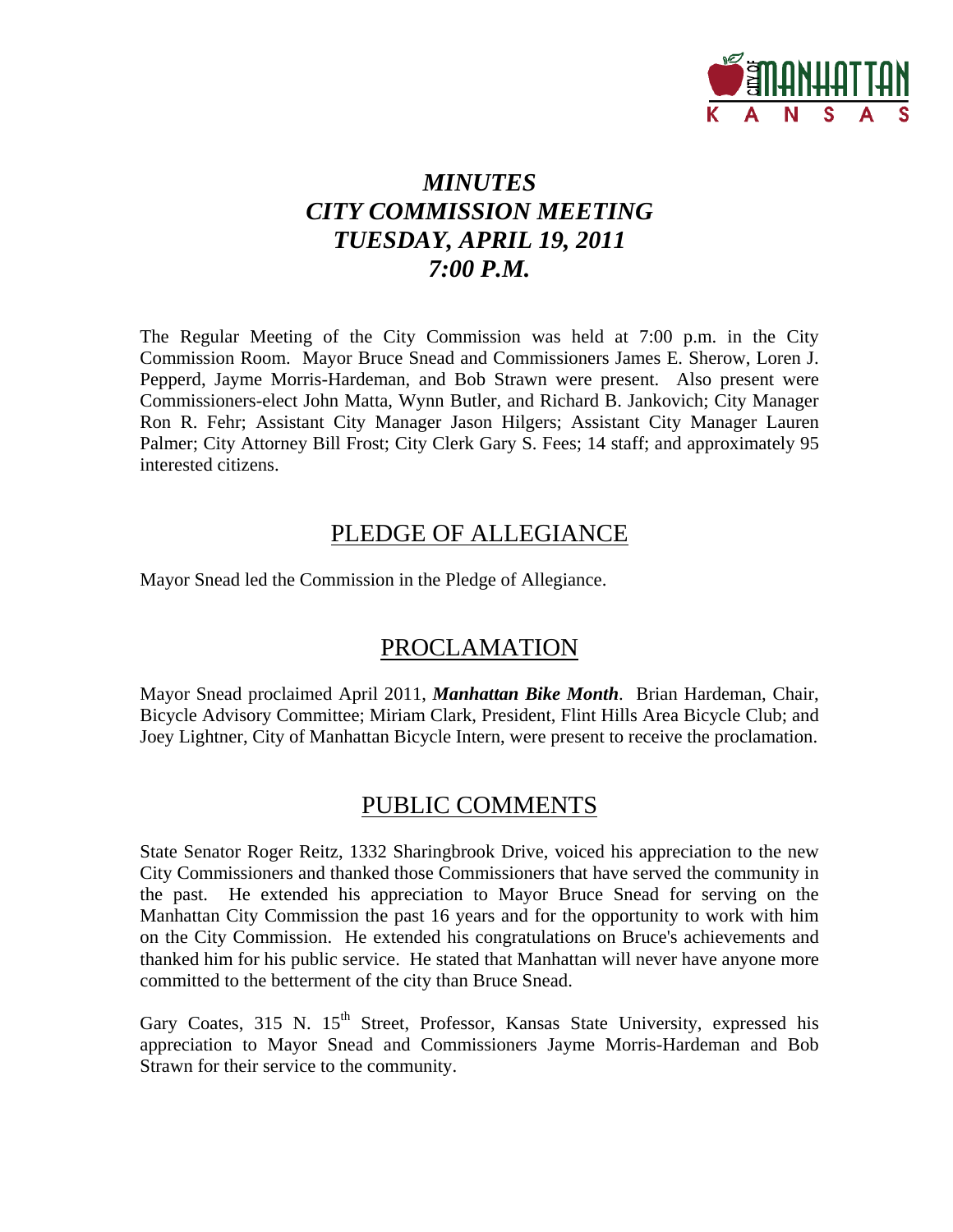## PUBLIC COMMENTS *(CONTINUED)*

Dee Robert Ross, 8628 Hanna Lane, Manhattan, expressed his differences with the outgoing Commissioners and voiced concerns with the Riley County, Geary County, and Manhattan City Commission monthly meetings. He stated that he was also concerned that he cannot vote for Riley County Commissioners or Manhattan City Commissioners, but they are able to spend and make plans that affect him and other residents of Pottawatomie County.

Phil Anderson, 1718 Fairchild Avenue, thanked the outgoing Commissioners for their outstanding service and voiced appreciation for the outstanding campaigns run by Rich Jankovich, Wynn Butler, John Matta, and Stan Hoerman. He asked the new Commissioners to make decisions that are good for all citizens.

Stan Hoerman, 2021 Blue Hills Road, asked for equal time and pointed out that the recent election results reflected a geriatric progression.

Barbara Crooks, 809 Juniper Drive, thanked the outgoing Commissioners for their service and engagement in the community. She informed the Commission that as a CASA volunteer, she was appalled that someone would not want safe housing and stressed the importance for safe housing. She also voiced support for the protections of basic rights for everyone and thanked Commissioner Morris-Hardeman for her service and leadership.

Richard Hill, 3513 Stagecoach Circle, thanked the Manhattan City Commission for their service and expressed his appreciation for the times when there were disagreements, even though they were polite disagreements. He thanked the commission for everything they do for our community.

Bruce McMillan, 555 Poyntz Avenue, voiced his appreciation to the Commissioners and thanked Mayor Snead for his exemplary role of leader-servant for the community, for his profession, and for the City of Manhattan.

## COMMISSIONER COMMENTS

Commissioner Bob Strawn thanked his fellow Commissioners, City staff, and his family for their support and patience. He also thanked the citizens of Manhattan and stated that it has been an honor to serve and a humbling experience. He asked that citizens provide support and feedback to the new Commissioners.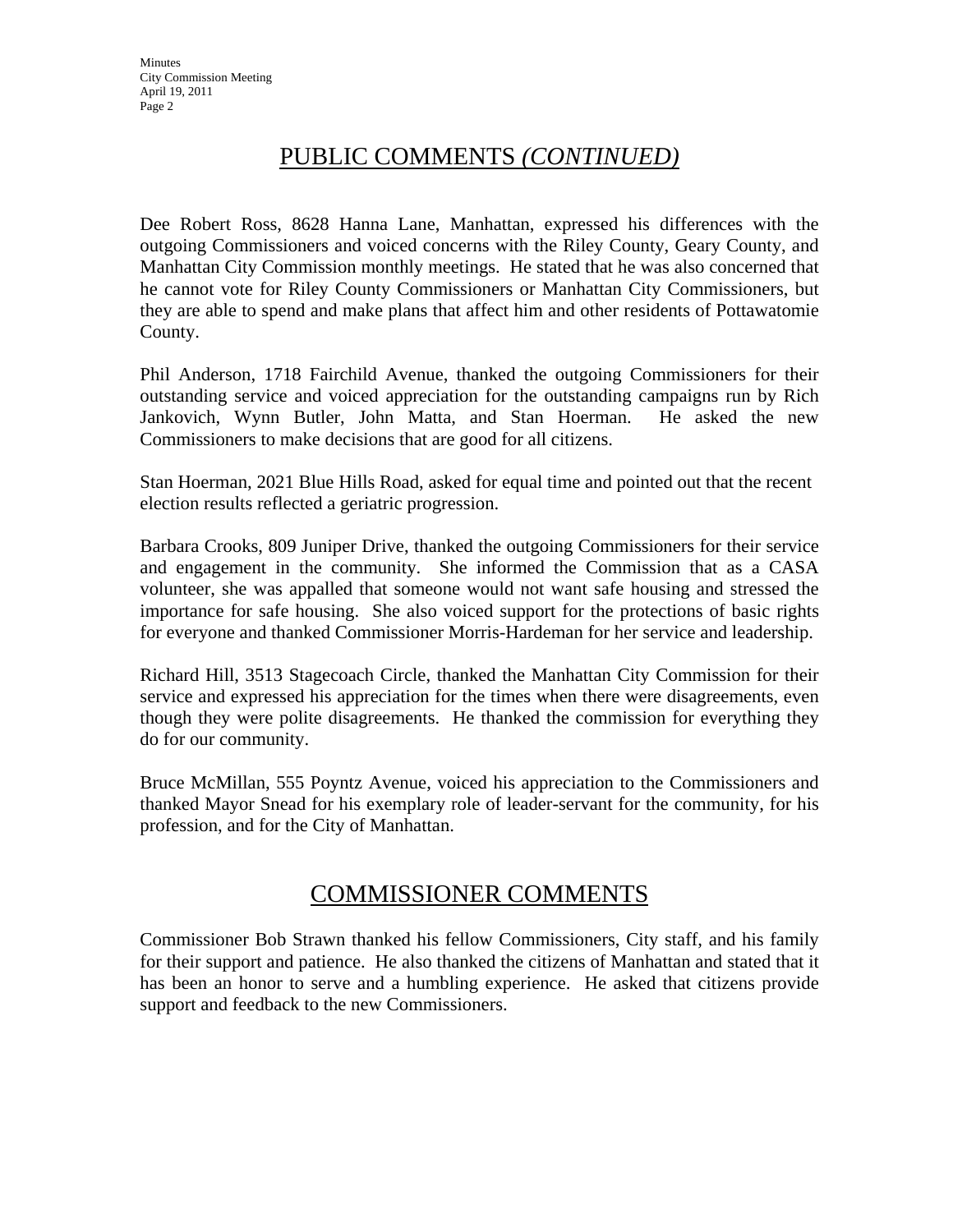## COMMISSIONER COMMENTS *(CONTINUED)*

Commissioner Jayme Morris-Hardeman expressed her appreciation to the community, to her colleagues, to City staff and City Manager Ron Fehr, and to her family for their support. She highlighted some of the projects and programs that she was involved with as a Commissioner. She stated that she enjoyed her time as a Commissioner, appreciated the civility of the Commission, and thanked everyone for allowing her to serve.

Commissioner Loren Pepperd thanked the Commissioners for their leadership, dedication, and strengths that they demonstrated during their terms in office.

Mayor Bruce Snead provided highlights, accomplishments and memorable moments during his 16 years of service as a Commissioner and Mayor. He expressed his appreciation to the citizens, to fellow colleagues, to the media, to former and current City staff, and to his family, especially, to his son and wife, Leslie. At the conclusion of his outgoing remarks, Mayor Snead received a standing ovation for his long-standing service and commitment to public service and for his leadership that he provided to the community of Manhattan.

## MINUTES

Commissioner Sherow moved to approve the minutes of the Regular City Commission Meeting held Tuesday, April 5, 2011. Commissioner Strawn seconded the motion. On a roll call vote, motion carried 5-0.

## RE-ORGANIZATION

Gary Fees, City Clerk, administered the Oath of Office to Commissioners-elect John Matta, Wynn Butler, and Richard B. Jankovich.

Gary Fees, City Clerk, called for the election of the new Mayor. Commissioner Loren Pepperd moved that Commissioner James E. Sherow be appointed to serve as Mayor until the second legislative meeting in April 2012. Commissioner John Matta seconded the motion. On vote, motion carried 5-0.

Newly elected Mayor James E. Sherow called for the election of the new Mayor Pro-Tem. Commissioner John Matta moved that Commissioner Loren Pepperd be appointed to serve as Mayor Pro-Tem until the second legislative meeting in April 2012. Commissioner Wynn Butler seconded the motion. On vote, motion carried 5-0.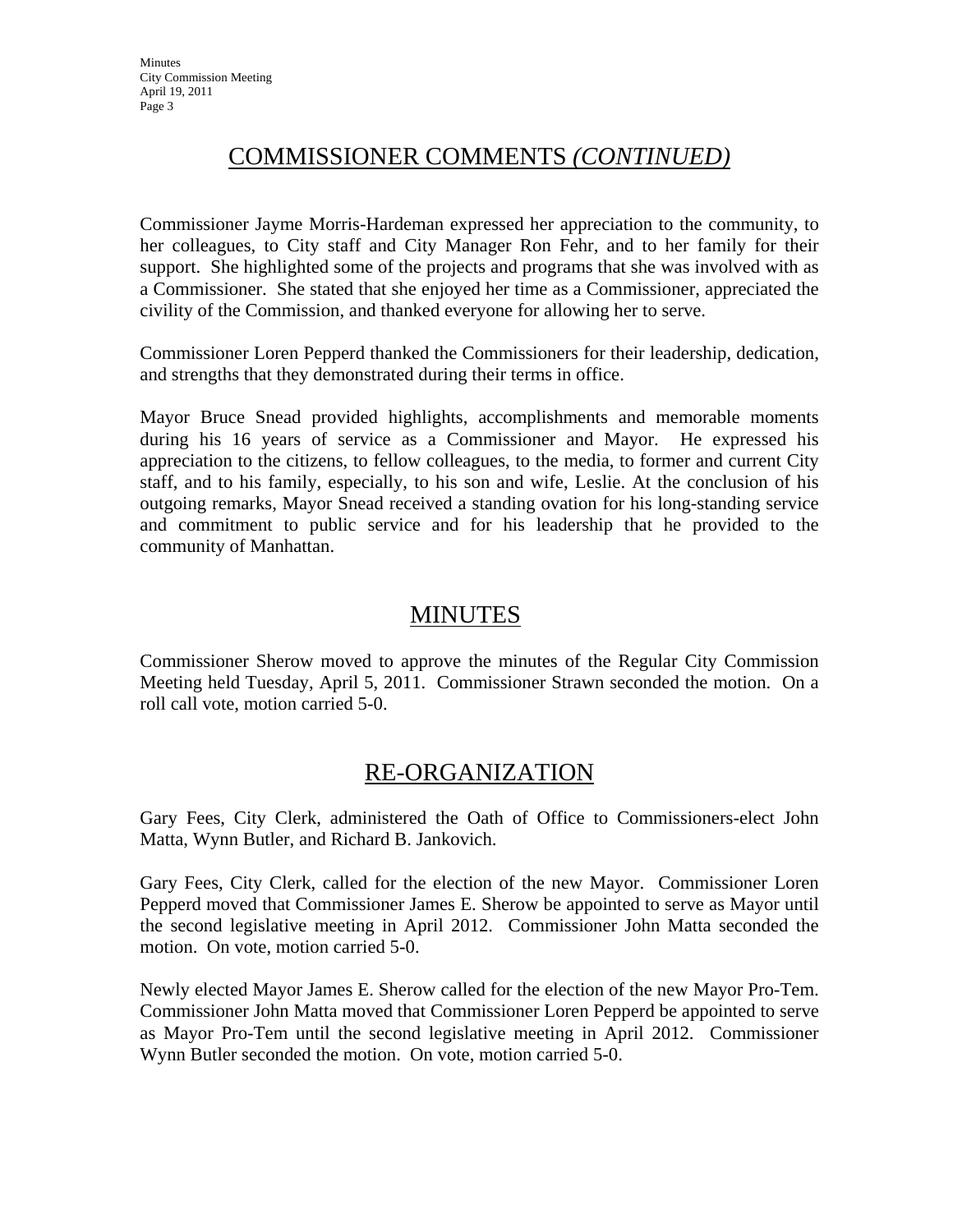## RE-ORGANIZATION *(CONTINUED)*

Newly elected Mayor Sherow and City Manager Ron Fehr recognized outgoing Mayor Bruce Snead and Commissioners Jayme Morris-Hardeman and Bob Strawn. They presented them with plaques, framed photographs, and engraved candy dishes for their spouses to commemorate and express appreciation for their service and terms in office.

Mayor Sherow thanked Bruce Snead, Jayme Morris-Hardeman, and Bob Strawn for their public service and highlighted their accomplishments. He also expressed his appreciation to the spouses and families of the Commissioners. He welcomed the incoming Commissioners and recognized City staff. He then presented the Commission and community with his vision for the next year, voiced significant accomplishments, and highlighted projects and goals for the upcoming year.

At 8:30 p.m., the Commission took a 15 minute recess.

## CONSENT AGENDA

(\* denotes those items discussed)

#### **CLAIMS REGISTER NO. 2670**

The Commission approved Claims Register No. 2670 authorizing and approving the payment of claims from March 30, 2011, to April 12, 2011, in the amount of \$4,262,231.16.

#### **LICENSE – FIREWORKS DISPLAY**

The Commission approved a Fireworks Display License for July 4, 2011, for Manhattan Country Club,  $1531$  N.  $10^{th}$  Street.

#### **FINAL PLAT – BRICKEI ADDITION**

The Commission accepted the easements and rights-of-way, as shown on the Final Plat of Brickei Addition, generally located on the northeast corner of S.  $5<sup>th</sup>$  Street and Pottawatomie Avenue, based on conformance with the Manhattan Urban Area Subdivision Regulations.

### **\* AWARD CONTRACT – JARDINE SIDEWALK IMPROVEMENTS (SW1101)**

Ron Fehr, City Manager, provided additional information on the item and responded to questions from the Commission.

Commissioner Jankovich reported that he had a conflict of interest and would abstain on this item.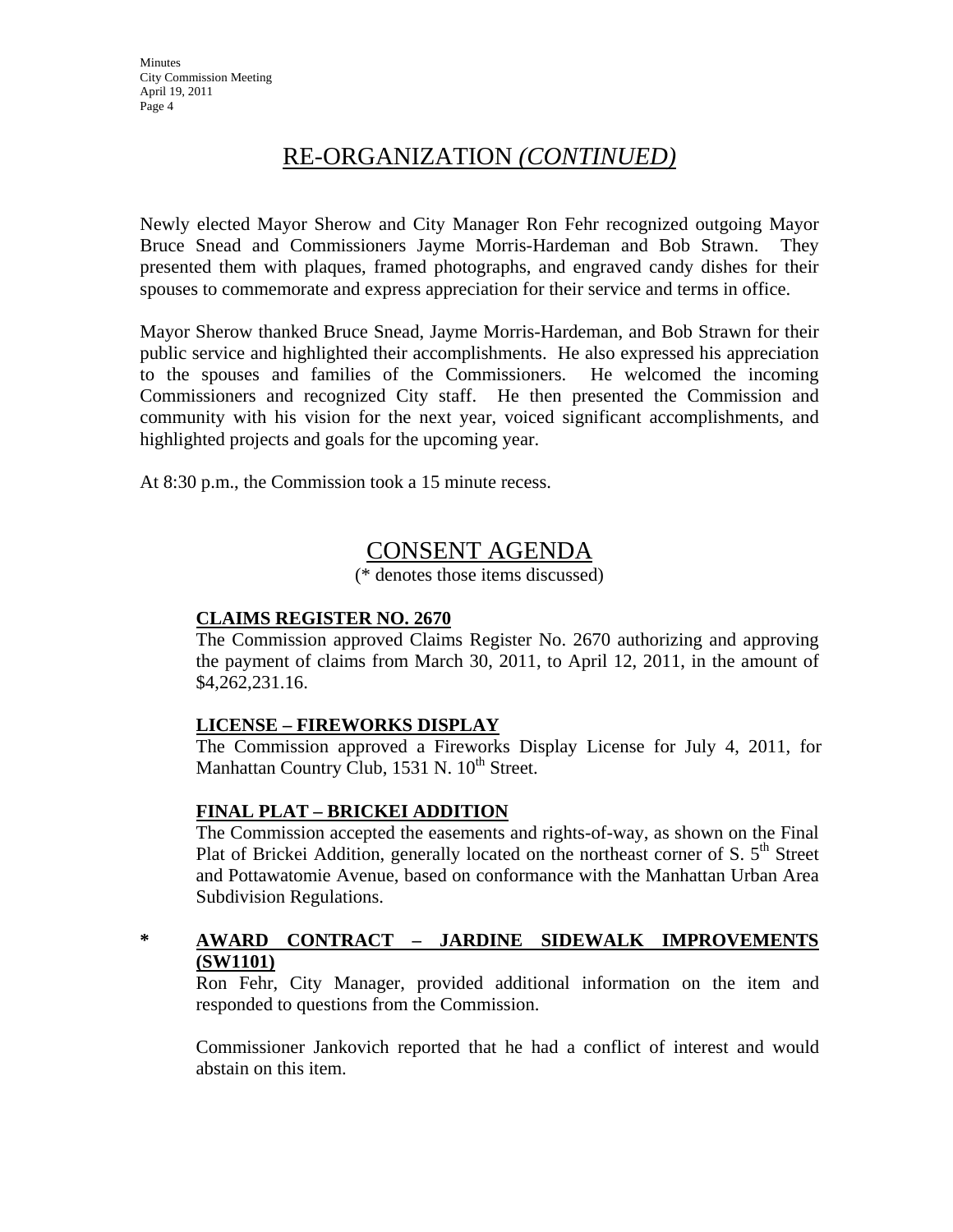# CONSENT AGENDA (*CONTINUED*)

#### **\* AWARD CONTRACT – JARDINE SIDEWALK IMPROVEMENTS (SW1101)** *(CONTINUED)*

The Commission accepted the Engineer's Estimate in the amount of \$73,622.00 and awarded a construction contract in the amount of \$38,906.88, to the low bidder, R.M. Baril Construction, of Manhattan, Kansas, for the Jardine Sidewalk Improvements (SW1101).

#### **AWARD CONTRACT – WILDCAT CREEK ROAD WATER MAIN IMPROVEMENTS (WA1012)**

The Commission accepted the Engineer's Estimate in the amount of \$192,730.00 and authorized Riley County to award a construction contract in the amount of \$98,374.87 to Ebert Construction, of Wamego, Kansas, for the Wildcat Creek Road Water Main Improvements (WA1012), subject to Riley County awarding a construction contract for Wildcat Creek Road improvements to Ebert Construction, of Wamego, Kansas.

### **\* AWARD CONTRACTS – HOUSING REHABILITATION PROJECTS (HOME AND CDBG)**

Karen Davis, Director of Community Development, responded to questions from Commission and provided clarification on the item.

The Commission accepted the bids for 2417 Brook Lane and 800 Ratone Street; awarded the bids to the lowest responsible bidders; authorized the Mayor and City Clerk to enter into agreements with the contractors and property owners for expenditure of Housing Rehabilitation funds; and authorized City Administration to approve any necessary change orders.

After discussion, Commissioner Jankovich moved to approve the consent agenda. Commissioner Pepperd seconded the motion. On a roll call vote, motion carried 5-0, with the exception of Item D, AWARD CONTRACT – JARDINE SIDEWALK IMPROVEMENTS (SW1101), which carried 4-0-1 with Commissioner Jankovich abstaining from the item.

## GENERAL AGENDA

#### **FIRST READING – REZONE - LOT 2, CARLSON ADDITION**

Eric Cattell, Assistant Director for Planning, presented the item. He then responded to questions from the Commission.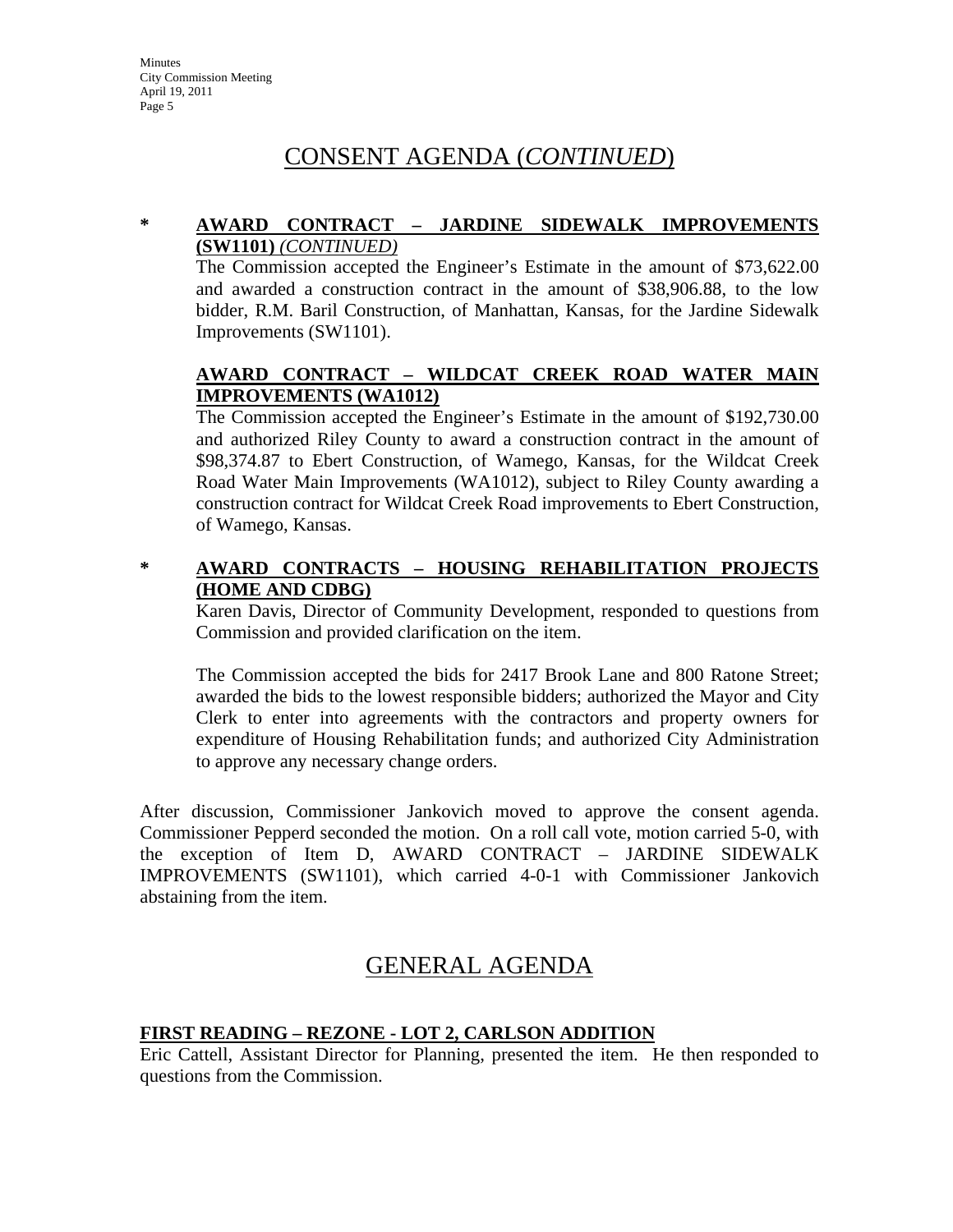Minutes City Commission Meeting April 19, 2011 Page 6

## **GENERAL AGENDA (CONTINUED)**

#### FIRST READING - REZONE - LOT 2, CARLSON ADDITION (CONTINUED)

Rich Seidler, assisting the applicant, Mr. Abbott, responded to questions from the Commission regarding traffic flow and location of the kiosk. He asked the Commission to accept the recommendation of City staff and the Manhattan Urban Area Planning Board and to support the item.

After discussion, Commissioner Pepperd moved to approve first reading of an ordinance rezoning Lot 2, Carlson Addition, generally located at 480 McCall Road, from I-2, Industrial Park District, to C-5, Highway Service Commercial District, based on the findings in the Staff Report (See Attachment No. 1). Commissioner Butler seconded the motion. On a roll call vote, motion carried 5-0.

#### **ADJOURNMENT**

At 9:08 p.m., the Commission adjourned.

MMC, City Clerk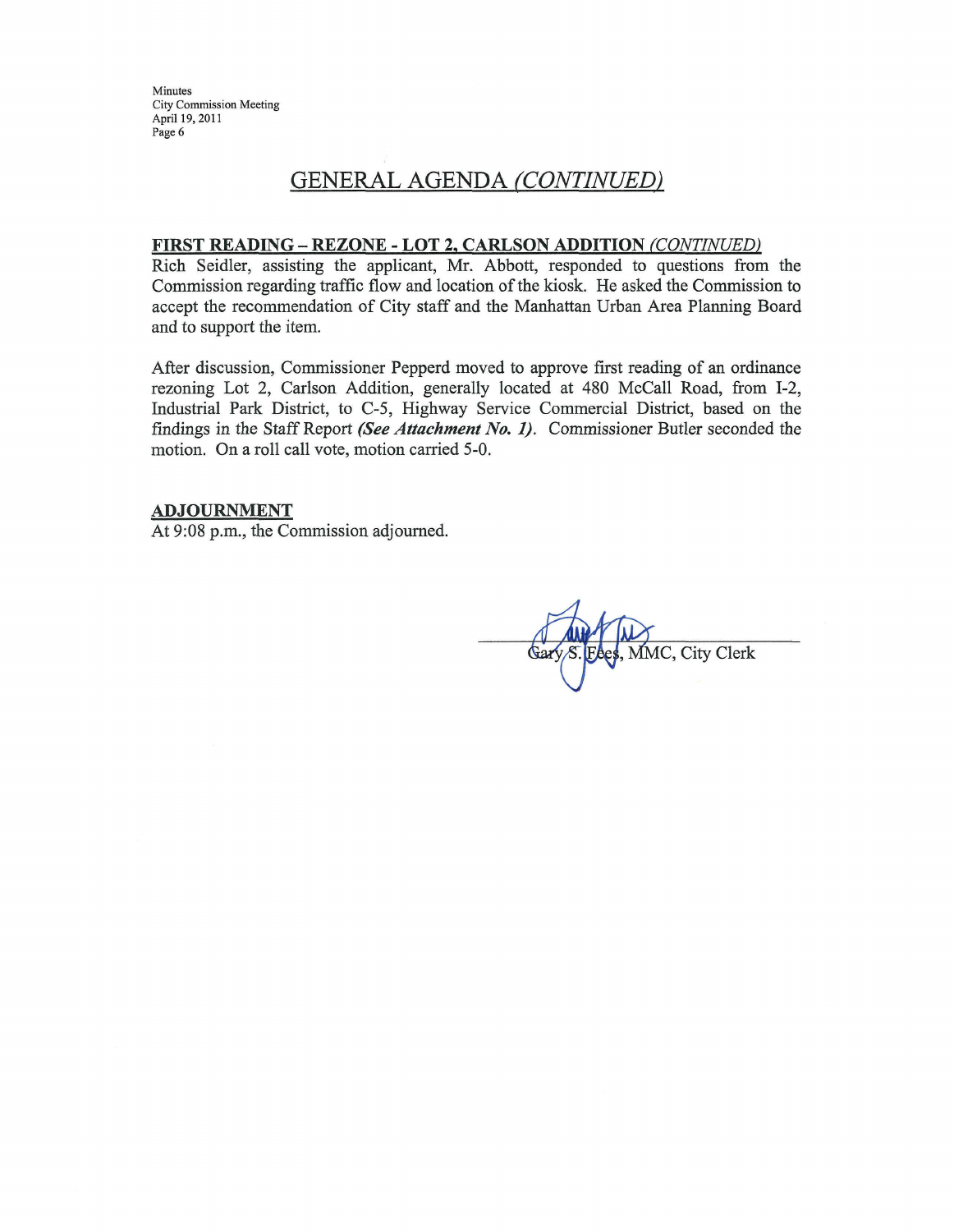#### **STAFF REPORT**

#### **ON AN APPLICATION TO REZONE PROPERTY**

**FROM:** I-2, Industrial Park District.

**TO:** C-5, Highway Service Commercial District.

**APPLICANT:** Tom Abbott.

**ADDRESS:** 425 McCall Road, Manhattan, KS 66502.

**OWNER:** McCall Inc. – Tom Abbott.

**ADDRESS:** 425 McCall Road, Manhattan, KS 66502.

**LEGAL DESCRIPTION:** The legal description of the proposed rezoning site is Lot 2, Carlson Addition, to the City of Manhattan.

**LOCATION:** Lot 2, the proposed rezoning site, is generally located at 480 McCall Road, which is on the south side of McCall Road approximately 335 feet west of the intersection of Carlson Street and McCall Road.

**AREA:** The area of Lot 2 is 4.4 acres or 191,644 square feet.

#### **DATE OF PUBLIC NOTICE PUBLICATION:** Monday, March 14, 2011.

#### **DATE OF PUBLIC HEARING: PLANNING BOARD:** Monday, April 4, 2011. **CITY COMMISSION:** Tuesday, April, 19, 2011.

**EXISTING USE:** The existing uses on Lot 2 are Willie's Car Wash, which is in the northern part of Lot 2, and four self storage unit buildings in the southern part of Lot 2. The balance of Lot 2 is asphalt driving aisles with a landscape area in the northern part of Lot  $2$ .

**PHYSICAL AND ENVIRONMENTAL CHARACTERISTICS:** The physical and environmental conditions of Lot 2 are that it is a generally flat site, which is located in the 100 Year Flood Plain, Zone AH. New construction and substantial improvements of commercial or industrial uses are required to elevate the lowest enclosed floor to one foot above the Base Flood Elevation (BFE) or flood proof the lowest enclosed floor to one foot above the BFE, which is 1008 feet. The site drains to the north.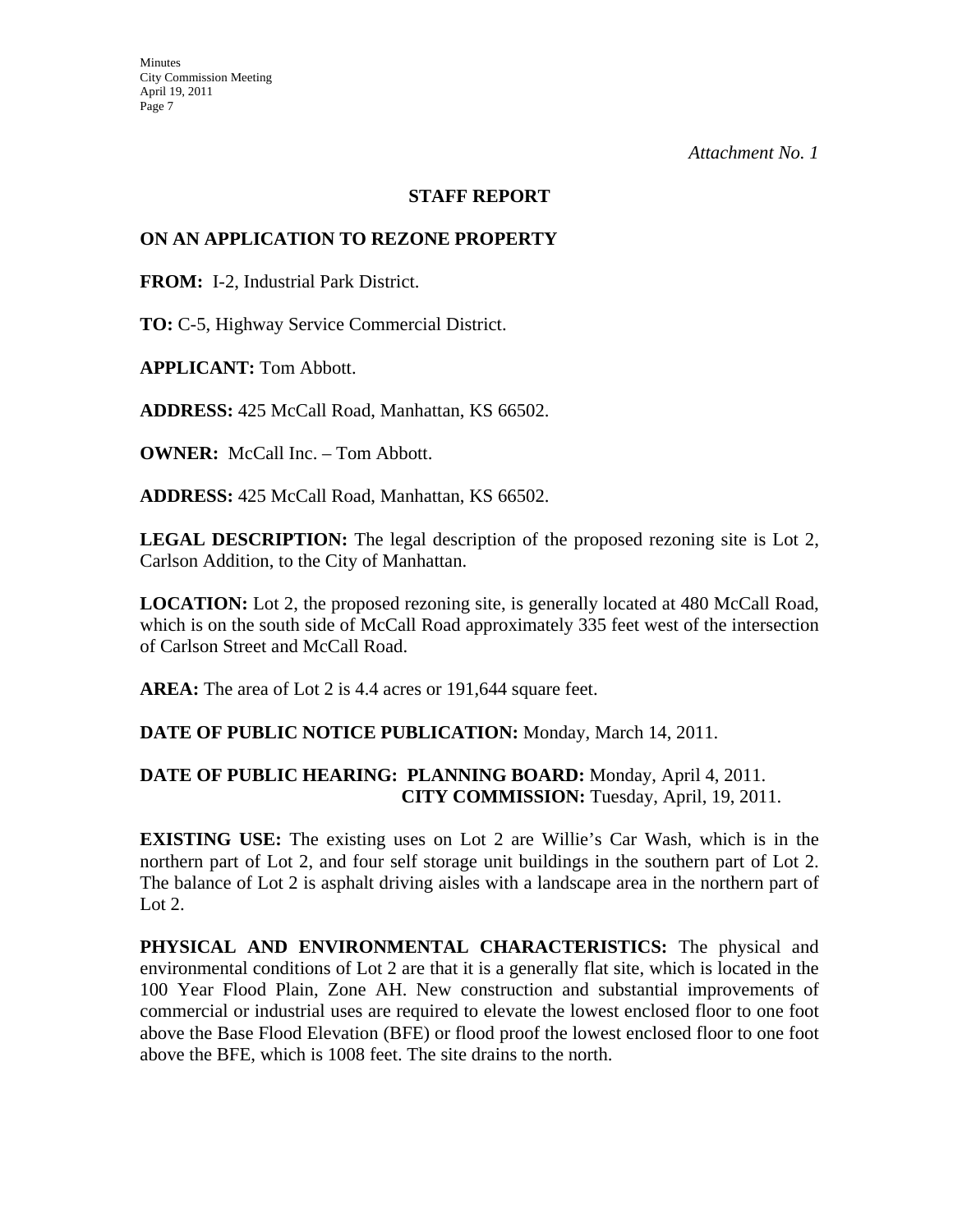Access to Lot 2 is from two curb cuts off McCall Road.

### **SURROUNDING LAND USE AND ZONING:**

- **(1) NORTH:** McCall Road, self-storage units, commercial and future undeveloped commercial; I-2 District and Commercial Planned Unit Development District.
- **(2) SOUTH:** Manufacturing; I-2 District.
- **(3) EAST:** Research and manufacturing; I-2 District.
- **(4) WEST:** Manufacturing, health and fitness club, commercial retail and commercial services; I-2 District and C-5 District.

**GENERAL NEIGHBORHOOD CHARACTER:** The general character of the neighborhood is a nearly fully developed mixed use corridor along McCall Road, an arterial street. Land uses along McCall Road consist of highway service commercial and industrial activities. Commercial uses are at the eastern end of the street on both sides of the street, and at the western end on the south side of the street. Industrial uses are generally midway between Hayes Drive and US Highway 24, with industrial uses also on the north side of the street at its eastern end.

**SUITABILITY OF SITE FOR USES UNDER CURRENT ZONING:** Lot 2 is suitable for the uses allowed in the I-2 District, which is developed as a car wash and self storage units for the general public. The car wash is subject to an approved Conditional Use Permit, and the self storage units are a Permitted Use in the I-2 District.

**COMPATIBILITY OF PROPOSED DISTRICT WITH NEARBY PROPERTIES AND EXTENT TO WHICH IT MAY HAVE DETRIMENTAL AFFECTS:** The proposed rezoning to C-5 District is compatible with the mixed use nature of the nearly fully developed commercial and industrial neighborhood along McCall Road. The proposed rezoning should not result in any detrimental effects related to traffic, light, or noise. McCall Road is under construction and being expanded to a five lane arterial street with two through lanes in both directions and a center turn lane. The applicant's intent is to allow a drive-in coffee kiosk to be developed on Lot 2; however, any of the permitted or conditional uses of the proposed C-5 District would be allowed. The effects of traffic, light, and noise should be similar to the mixed use nature of the commercial and industrial character of the McCall Road corridor.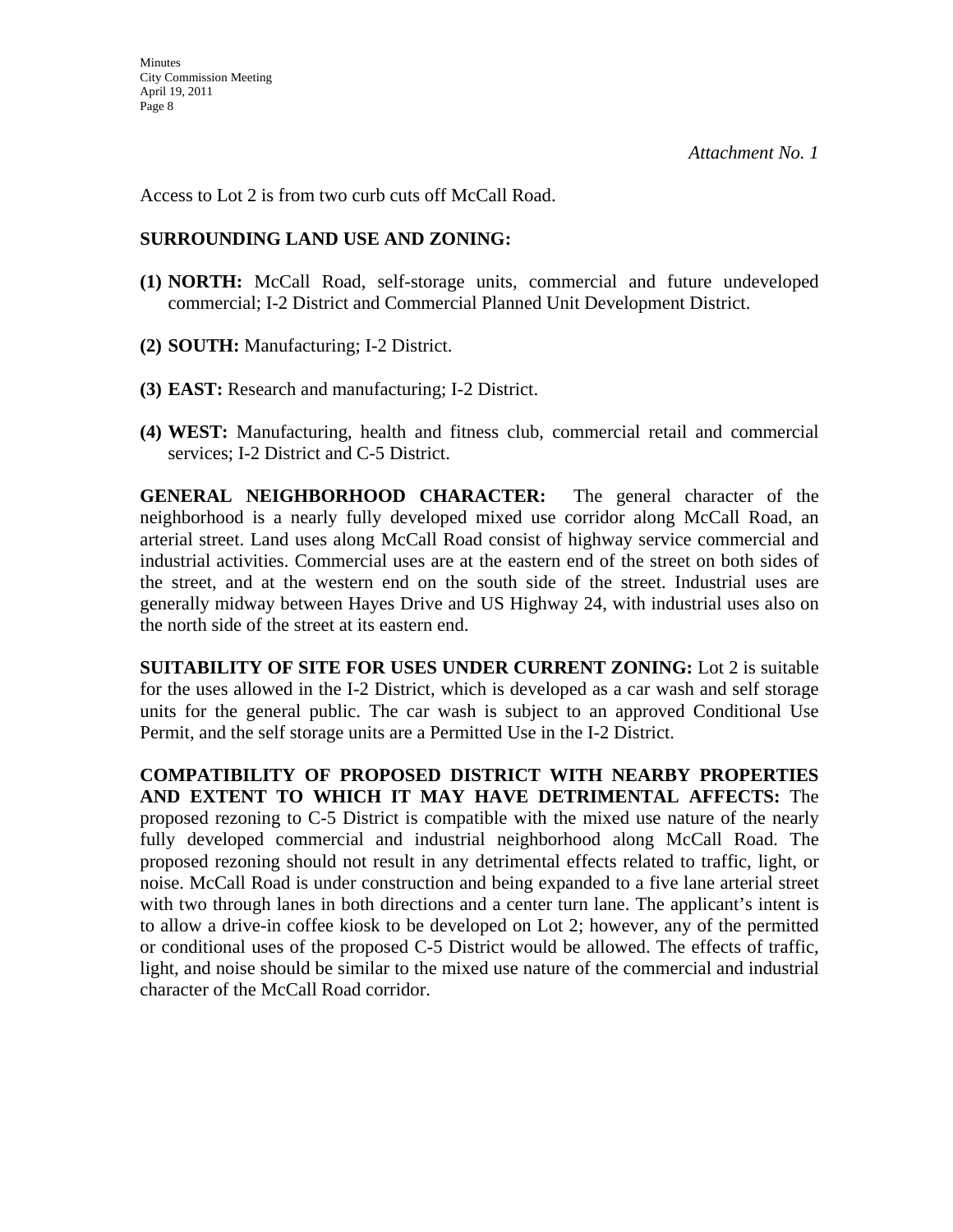**CONFORMANCE WITH COMPREHENSIVE PLAN:** Lot 2 is in the Northeast Planning Area of the Future Land Use Map of the Comprehensive Plan and is shown as Industrial (IND). However, the proposed rezoning would allow a development generally consistent with the policies applicable to all commercial development, as well as policies applicable to Community Commercial (CC). In addition, the Plan suggests that there are a range of general policies applicable to all commercial development.

The IND, COMMERCIAL-ALL CATEGORIES, and CC policies are set out below in *italics* and *bold italics*.

Policies of the IND category include:

#### *Employment: Industrial and Office*

#### *BACKGROUND AND INTENT*

*Employment uses within the Urban Area are intended to provide concentrated areas of high quality employment facilities for uses such as office headquarters, research and development facilities, and educational facilities, as well as locations for light and heavy manufacturing, warehousing and distribution, indoor and screened outdoor storage, and a wide range of other industrial services and operations.* 

#### *INDUSTRIAL (IND)*

#### *I 1: Characteristics*

*The Industrial designation is intended to provide locations for light and heavy manufacturing, warehousing and distribution, indoor and screened outdoor storage, and a wide range of other industrial services and operations. Typically, heavy industrial uses involve more intensive work processes, and may involve manufacturing or basic resource handling and/or extraction. Design controls within an Industrial area are not as extensive as in the Office/Research Park category and a broader range of uses is permitted.* 

#### *I 2: Location*

*Because of their potential environmental impacts, Industrial uses should generally be located away from population centers or must be adequately buffered. Traffic generated by industrial uses should not pass through residential areas. Sites should have access to one or more major arterials or highways capable of handling heavy truck traffic. Railroad access is also beneficial to certain types of heavy industrial uses. Light industrial uses can typically be located in areas that also contain some highway-oriented commercial uses, and might benefit from close proximity and better access to their local customer base.*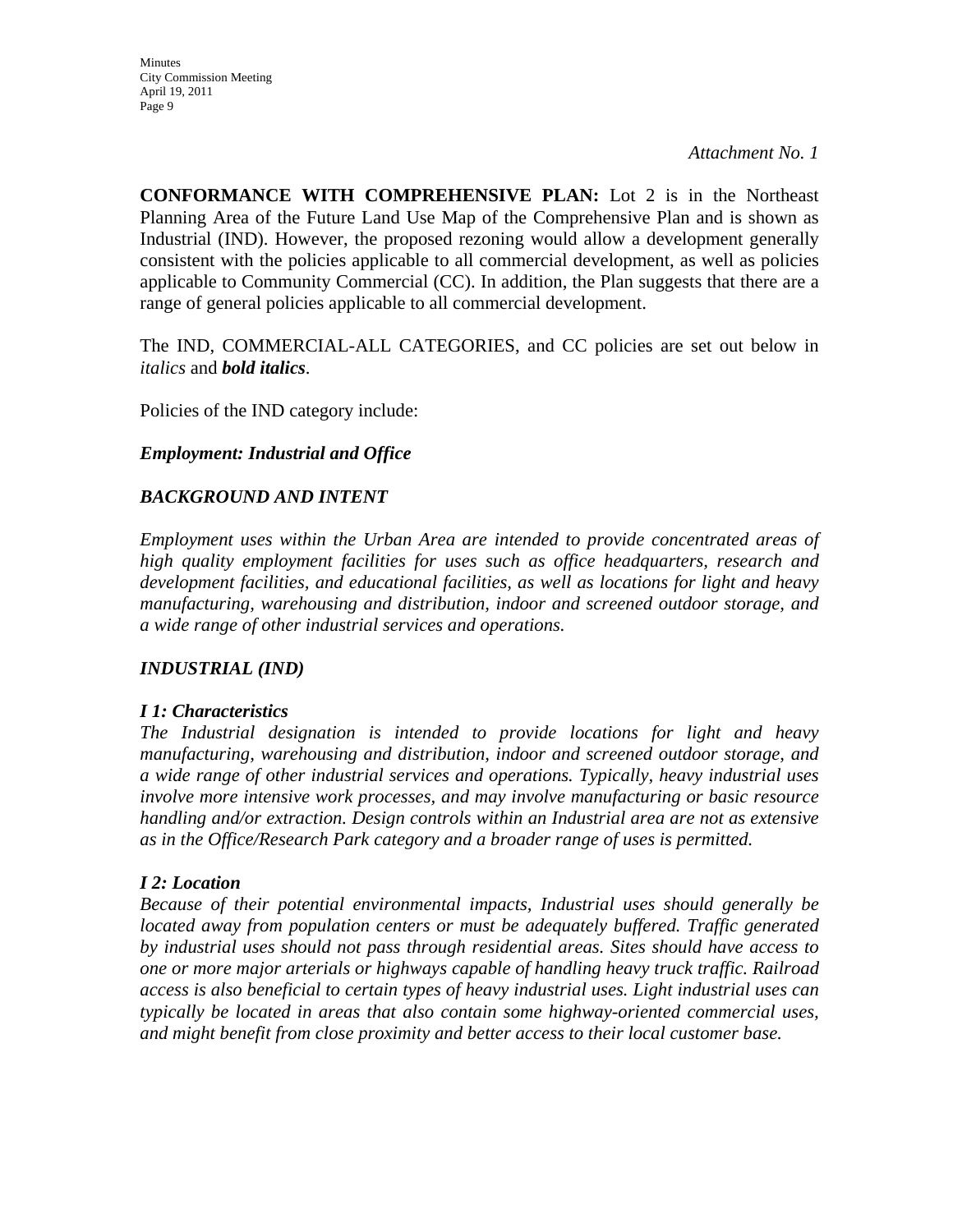### *I 3: Screening*

*Storage, loading and work operations should be screened from view along all industrial area boundaries (when adjacent to non-industrial uses) and along all public streets.* 

Policies of the COMMERCIAL-ALL CATEGORIES include:

### *Commercial*

### *BACKGROUND AND INTENT*

*The City contains numerous commercial areas that provide the necessary goods and services for residents of the community and region as well as visitors. Commercial developments must be located and designed to balance market opportunities with access and location. In addition, the location and design of commercial areas must be incorporated into surrounding areas, rather than altering the character of surrounding neighborhoods. While the Downtown, or Central Core District, will remain the primary focus of regional commercial activity for the community and region, a variety of other community and neighborhood scale commercial centers will be distributed throughout the community to provide for the day-to-day needs of residents.* 

### *COMMERCIAL- ALL CATEGORIES*

*C 1: Designate Commercial Areas According to Their Role and Function in the Region To provide a variety of commercial services to the community, three commercial designations are provided, depending on the center's scale, purpose, location, and intensity of use. These include the Central Core District, Community Commercial, and Neighborhood Commercial.* 

#### *C 2: Distribution of Commercial Services*

*Commercial centers should be distributed throughout the community to provide ease of access for all residents and minimize the need for cross-town vehicle trips.* 

### *C 3: Locate All Commercial Uses in Activity Centers*

*Commercial services should be concentrated and contained within planned activity centers, or nodes, throughout the community. Development of distinct commercial nodes will help preserve the residential character of many of the major street corridors throughout the community and help prevent the negative impacts caused by multiple access points along a corridor. Commercial activities, when grouped in cohesive centers or nodes, result in more viable areas compared to scattered or isolated single use commercial sites. Activity centers, or nodes, provide a variety of services in a concentrated location to promote "one-stop shopping" and minimize the need for multiple*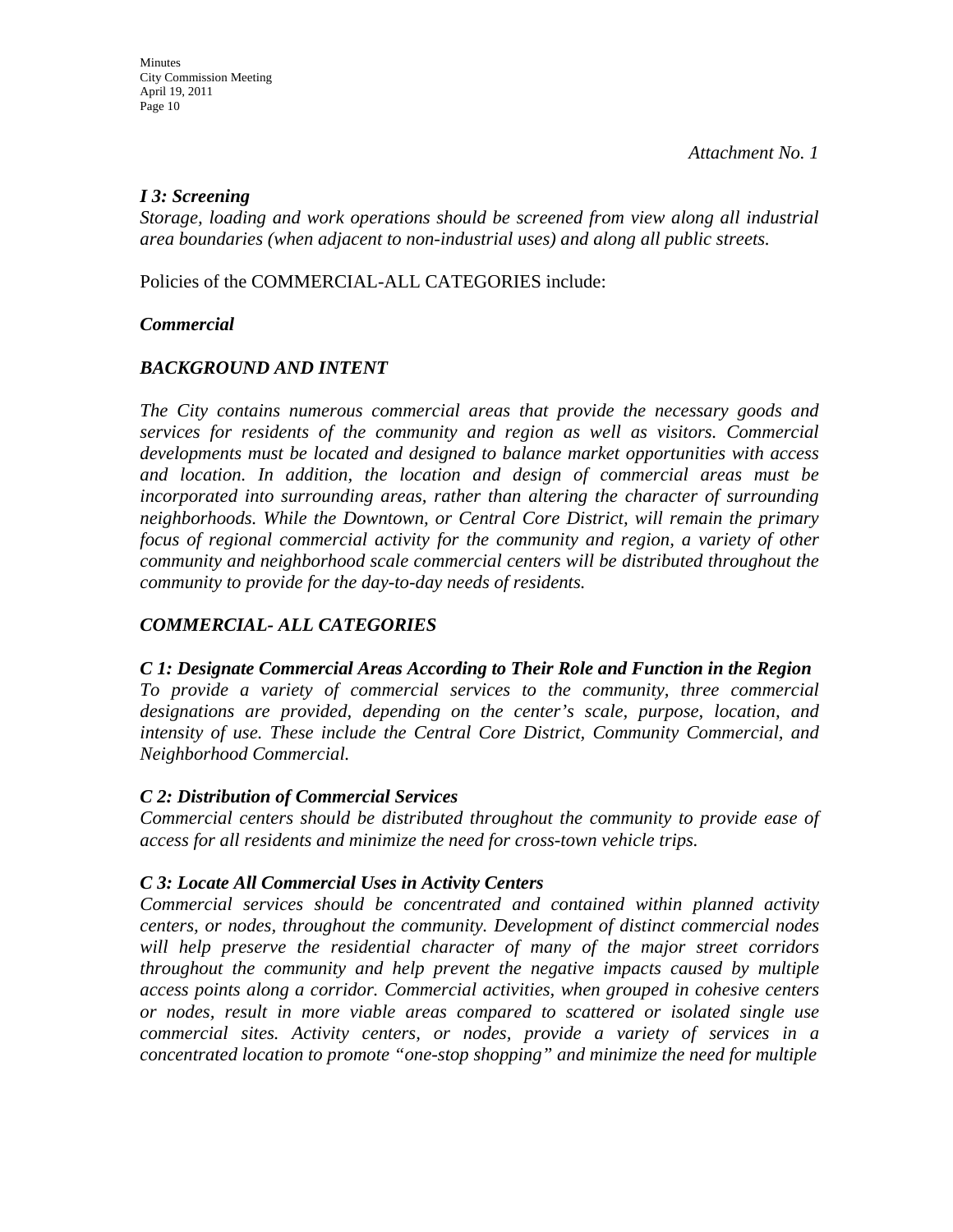Minutes City Commission Meeting April 19, 2011 Page 11

*Attachment No. 1* 

*vehicle trips. Each center has a limited number of vehicle access points to minimize impacts on surrounding uses and maintain an efficient traffic flow to and from the site. Uses are typically clustered on larger sites near the intersection of two major streets*  rather than being developed in linear, "strip" configurations along major street *corridors. Linear development patterns, particularly when parcels provide a single use and are developed independently, can require multiple access points and lead to disruption of traffic flow on adjacent streets. Although lot sizes and/or configurations in some areas may warrant the use of a more linear development pattern, it is generally discouraged.* 

#### *C4: Include a Mix of Uses in New and Redeveloped Commercial Areas*

*New development and redevelopment should include a mix of uses of different types and sizes, creating a diversity of activity and avoiding large, single-use buildings and dominating parking areas.* 

#### *C5: Promote a High Quality Urban Environment*

*The physical design of commercial development areas shall promote a high quality urban environment, as expressed by site layout, building materials and design, landscaping, parking area design, and pedestrian-oriented facilities, such as through use of design guidelines.* 

Policies of the CC category include:

### *COMMUNITY COMMERCIAL (CC)*

#### *CC 1: Characteristics*

*Community Commercial Centers provide a mix of retail and commercial services in a concentrated and unified setting that serves the local community and may also provide a limited draw for the surrounding region. These centers are typically anchored by a larger national chain, between 120,000 and 250,000 square feet, which may provide sales of a variety of general merchandise, grocery, apparel, appliances, hardware, lumber, and other household goods. Centers may also be anchored by smaller uses, such as a grocery store, and may include a variety of smaller, complementary uses, such as restaurants, specialty stores (such as books, furniture, computers, audio, office supplies, or clothing stores), professional offices and health services. The concentrated, unified design of a community commercial center allows it to meet a variety of community needs in a "onestop shop" setting, minimizing the need for multiple vehicle trips to various commercial areas around the community. Although some single use highway-oriented commercial activities will continue to occur in some areas, this pattern of development is generally not encouraged.*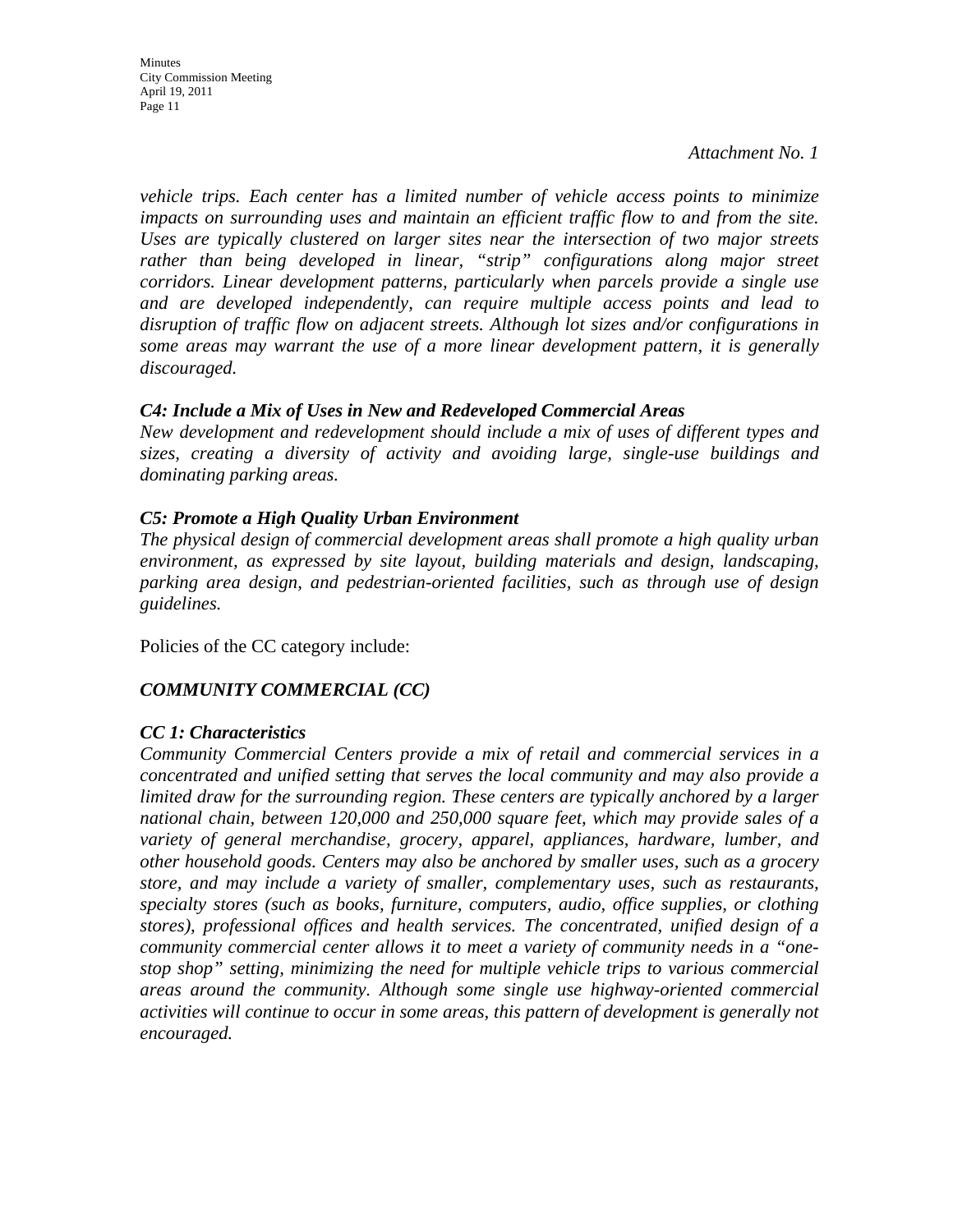### *CC 2: Location*

*Community Commercial Centers should be located at the intersection of one or more major arterial streets. They may be located adjacent to urban residential neighborhoods and may occur along major highway corridors as existing uses become obsolete and are phased out and redeveloped over time. Large footprint retail buildings (often known as "big-box" stores) shall only be permitted in areas of the City where adequate access and services can be provided.* 

### *CC 3: Size*

*Typically require a site of between 10 and 30 acres.* 

### *CC 4: Unified Site Design*

*A unified site layout and design character (buildings, landscaping, signage, pedestrian and vehicular circulation) shall be required and established for the center to guide current and future phases of development. Building and site design should be used to create visual interest and establish a more pedestrian-oriented scale for the center and between out lots.* 

### *CC 5: Architectural Character*

*Community Commercial Centers shall be required to meet a basic level of architectural detailing, compatibility of scale with surrounding areas, pedestrian and bicycle access, and mitigation of negative visual impacts such as large building walls, parking areas, and service and loading areas. While these requirements apply to all community commercial*  development, they are particularly important to consider for larger footprint retail *buildings, or "big-box" stores. A basic level of architectural detailing shall include, but not be limited to, the following:* 

- *Façade and exterior wall plane projections or recesses;*
- *Arcades, display windows, entry areas, awnings, or other features along facades facing public streets;*
- *Building facades with a variety of detail features (materials, colors, and patterns); and*

*• High quality building materials.* 

#### *CC 6: Organization of Uses*

*Community commercial services should be concentrated and contained within planned activity centers, or nodes, throughout the community. Within each activity center or node, complementary uses should be clustered within walking distance of each other to facilitate efficient, "one-stop shopping", and minimize the need to drive between multiple areas of the center. Large footprint retail buildings, or "big-box" stores should be incorporated as*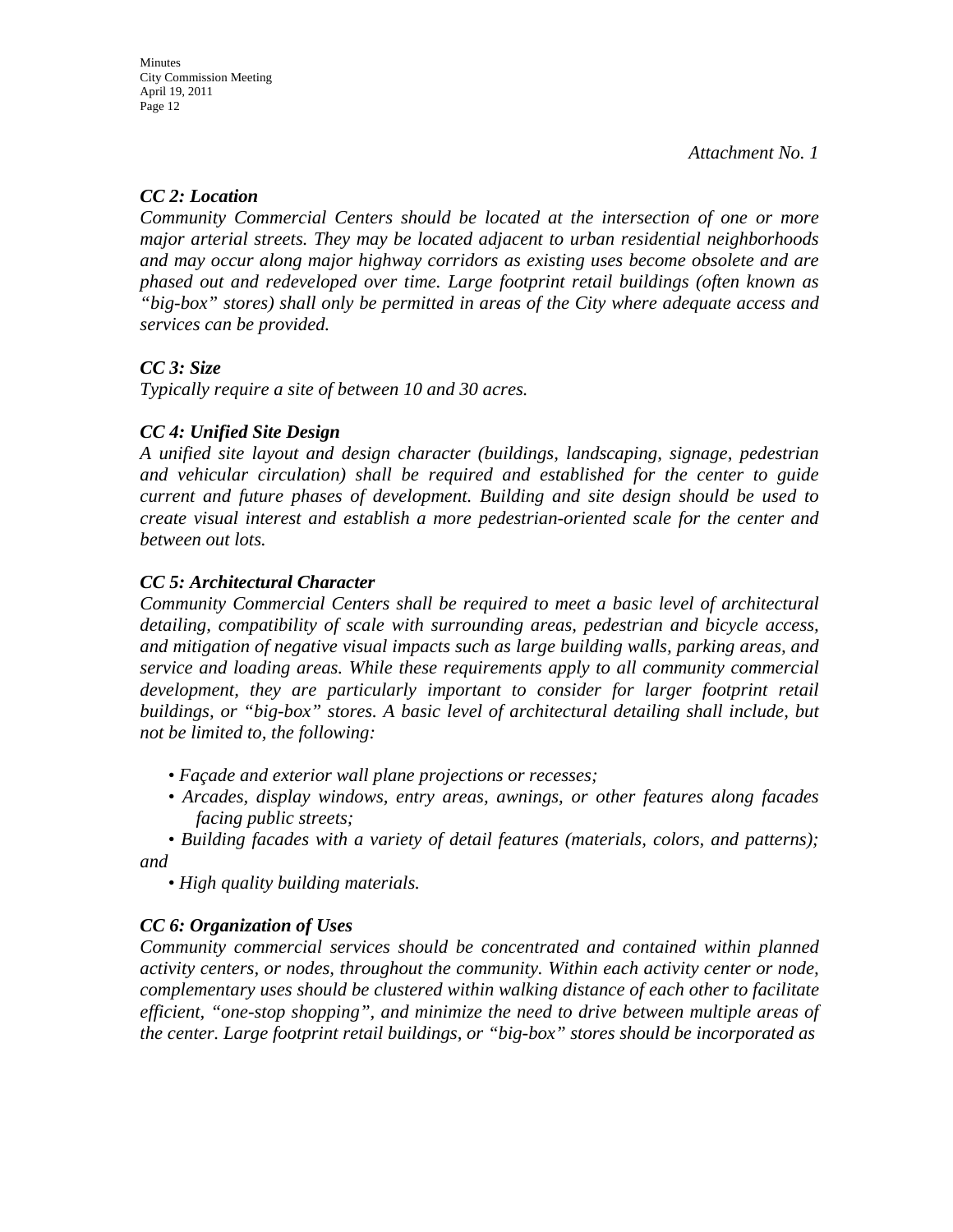*part of an activity center or node along with complementary uses. Isolated single store developments are strongly discouraged.* 

### *CC 7: Parking Design and Layout*

*Uninterrupted expanses of parking should be avoided. Parking areas should be broken into smaller blocks divided by landscaping and pedestrian walkways. Parking areas should be distributed between the front and sides of buildings, or front and rear, rather than solely in front of buildings to the extent possible.* 

### *CC 8: Circulation and Access*

*Clear, direct pedestrian connections should be provided through parking areas to building entrances and to surrounding neighborhoods or streets. Integrate main entrances or driveways with the surrounding street network to provide clear connections between uses….* 

The McCall Road corridor has evolved from a largely industrial neighborhood to a commercial neighborhood. Many of the factors under the CC policies do not apply because the policies envision shopping centers. Regardless of the Plan's designation of the rezoning site as IND, the site has developed with highway service activities oriented to serve the motoring public. There are other C-5 District zoning sites, and larger commercial PUDs, along the McCall Road corridor to the east and west of the site, all of which are oriented to the motoring public.

The proposed C-5 District is in general conformance to the Comprehensive Plan.

## **ZONING HISTORY AND LENGTH OF TIME VACANT AS ZONED:**

| April 2, 1969        | Annexation and rezoning to E, Light Industrial.                                                            |
|----------------------|------------------------------------------------------------------------------------------------------------|
| June 3, 1969-Present | E, Light Industrial to I-2 District.                                                                       |
| January 6, 1986      | Manhattan Urban Area Planning Board approves Preliminary and<br>Final Plat of the Carlson Addition.        |
| January 7, 1986      | City Commission accepts the easements and rights-of-way as<br>shown on Final Plat of the Carlson Addition. |
| January 9, 2002      | Manhattan Board of Zoning Appeals approves Conditional Use<br>Permit for a car wash and accessory uses.    |

The self storage units and car wash were built in 2002.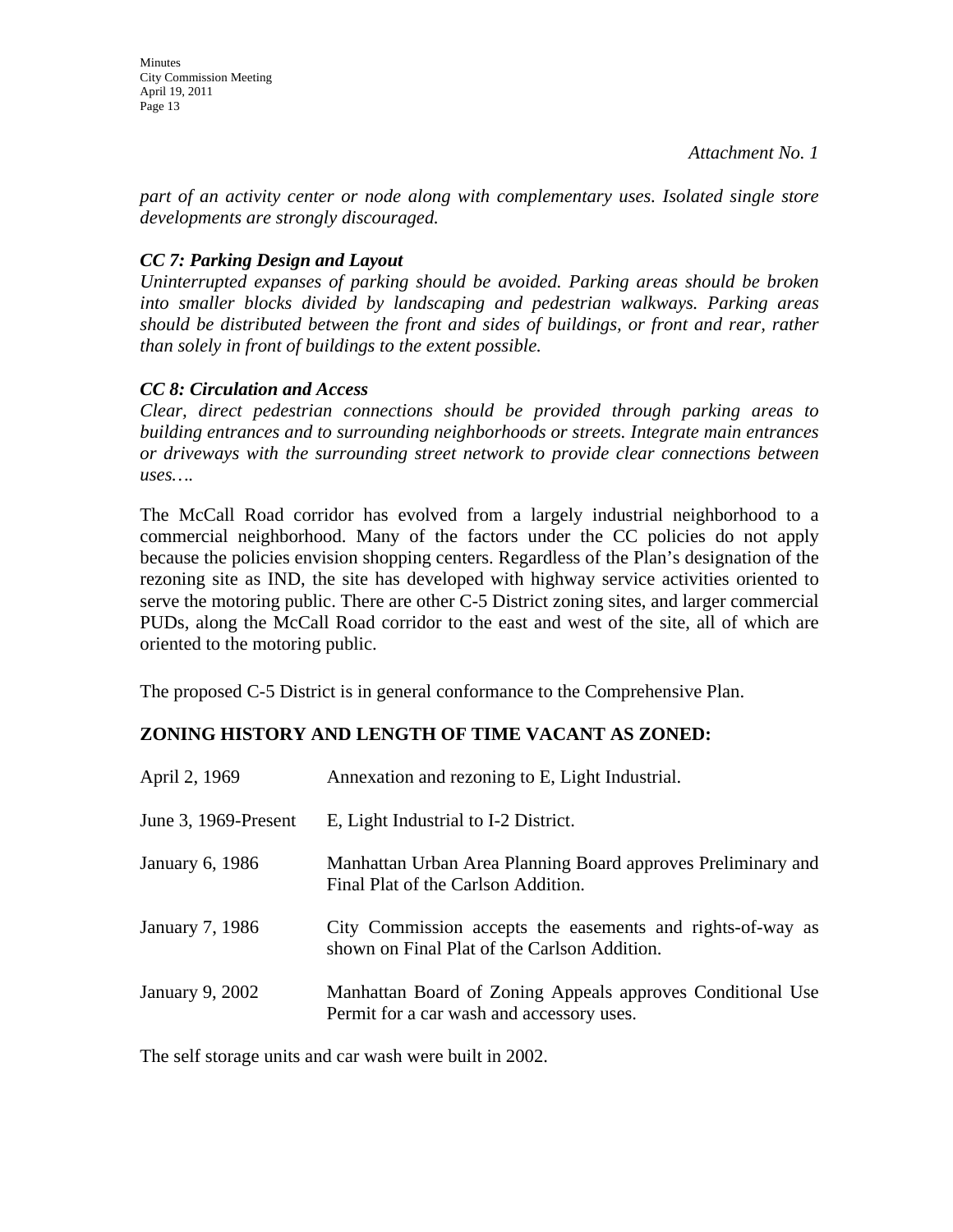**CONSISTENCY WITH INTENT AND PURPOSE OF THE ZONING ORDINANCE:** The intent and purpose of the Manhattan Zoning Regulations is to protect the public health, safety, and general welfare; regulate the use of land and buildings within zoning districts to assure compatibility; and to protect property values.

The C-5, Highway Service Commercial District, is designed to provide for businesses offering accommodations, supplies, or services to motorists, and for certain specialized activities which require access to major streets and highways. The C-5 District's minimum lot size is 10,000 square feet; minimum lot width is 75 feet; and, minimum lot depth is 100 feet. Lot 2, Carlson Addition is 4.4 acres in area, 280 feet in width, and 690 feet in depth. Minimum C-5 District requirements are met and exceeded.

Lot 2 adjoins McCall Road, a major arterial street, and currently provides business and services oriented to the motoring public. The proposed rezoning is consistent with the intent and purpose of the C-5 District, as well as the current service commercial character of the site.

The proposed rezoning is consistent with the Manhattan Zoning Regulations.

**RELATIVE GAIN TO THE PUBLIC HEALTH, SAFETY AND WELFARE THAT DENIAL OF THE REQUEST WOULD ACCOMPLISH, COMPARED WITH THE HARDSHIP IMPOSED UPON THE APPLICANT:** There appears to be no relative gain to the public that denial would accomplish compared to the hardship of denial upon the applicant. Lot 2 has essentially developed as a highway business site, which serves the motoring public. The car wash and self-storage units are permitted uses in the proposed C-5 District and Lot 2 is located along a major street. The proposed rezoning will allow, as a permitted use, the existing car wash and self-storage units, as well as the proposed drive-in coffee kiosk. It would be a hardship upon the applicant to deny the proposed rezoning in a neighborhood, which is nearly developing as a mixed use commercial and industrial neighborhood.

**ADEQUACY OF PUBLIC FACILITIES AND SERVICES:** There are adequate public facilities and services to serve Lot 2.

#### **OTHER APPLICABLE FACTORS:** None.

**STAFF COMMENTS:** City Administration recommends approval of the proposed rezoning of Lot 2, Carlson Addition, from I-2, Industrial Park District, to C-5, Highway Service Commercial District.